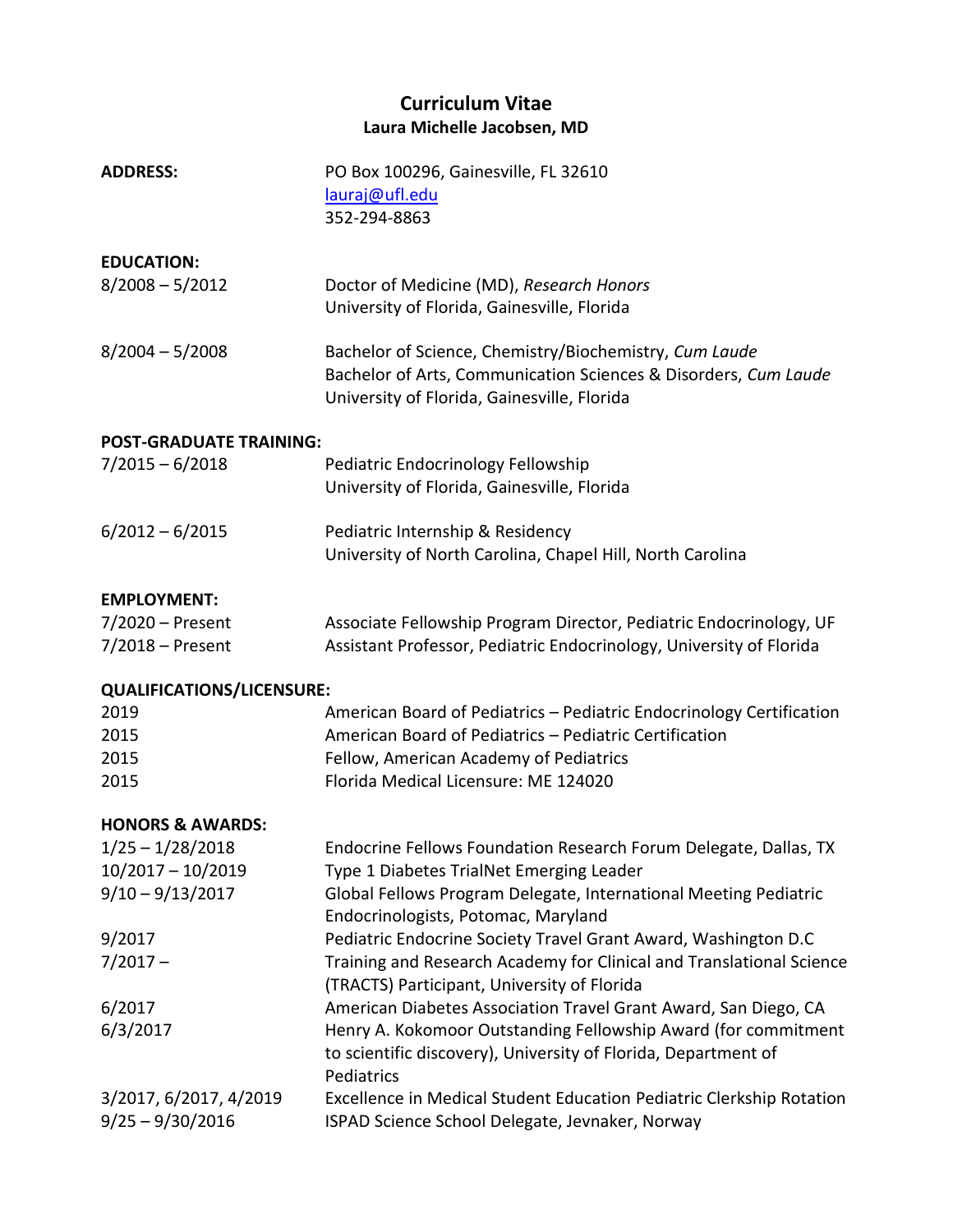| Jacobsen – page $2$ |                                                                       |
|---------------------|-----------------------------------------------------------------------|
| 6/2016, 6/2017      | American Diabetes Association Focus on Fellows Program                |
| 6/11/2015           | Floyd W. Denny Pediatric Society Resident Award for Excellence in     |
|                     | Pediatric Care, UNC Pediatrics Residency                              |
| 4/30/2015           | Johnny Carson Award for Best Overall Research, UNC Pediatrics         |
|                     | Evening of Scholarship                                                |
| 2014-2015           | North Carolina Leadership Education in Neurodevelopmental             |
|                     | Disorders (LEND) Fellow                                               |
| 2014                | UNC School of Medicine Academy of Educators Inductee                  |
| 2011                | UF Chapman Chapter of the Gold Humanism Honor Society Inductee        |
| 4/6/2010            | 2nd Place Poster Award, Triological Society Meeting, Orlando, Florida |

## **BIBLIOGRAPHY:**

#### **Peer Reviewed Manuscripts:**

- 1. Shapiro MR\* , Foster TP\* , Perry DJ, Rosenfeld RG, Dauber A, McNichols JA, Muir A, Hwa V, Brusko TM<sup>‡</sup>, Jacobsen LM<sup>‡</sup>. A Novel Mutation in Insulin-Like Growth Factor-1 Receptor (c.641-2A>G) Is Associated with Impaired Growth, Hypoglycemia, and Modified Immune Phenotypes. *Hormone Research in Paediatrics. In Press.*
- 2. **Jacobsen LM**, Bundy B, Greco, MN, Schatz, DA, Atkinson, MA, Brusko TM, Mathews CE, Herold KC, Gitelman SE, Krischer, JP, MJ Haller. Comparing Beta Cell Preservation Across Clinical Trials in Recent-Onset Type 1 Diabetes. *Diabetes Technology and Therapeutics. In Press.*
- 3. Zimmerman C, Bruggeman B, LaPorte A, Kaushal S, Stalvey M, Beauchamp G, Dayton K, Hiers P, Filipp SL, Gurka MJ, Silverstein, JH, **Jacobsen LM**. Real-world Screening for Retinopathy in Youth with Type 1 Diabetes Using a Non-mydriatic Fundus Camera. *Diabetes Spectr. In Press.*
- 4. Carr ALJ, Perry DJ, Lynam AL, Chamala S, Flaxman CS, Sharp SA, Ferrat LA, Jones AG, Beery ML, **Jacobsen LM**, Wasserfall CH, Campbell-Thompson ML, Kusmartseva I, Posgai A, Schatz DA, Atkinson MA, Brusko TM, Richardson SJ, Shields BM, Oram RA. Histological validation of a type 1 diabetes clinical diagnostic model for classification of diabetes. *Diabet Med* 2020 Jul 7. [Epub ahead of print] [PMID: 32634859]
- 5. Mulvaney SA, Mara CA, Kichler JC, Majidi S, Driscoll KA, Westen SC, Rawlinson A, **Jacobsen LM**, Adams RN, Hood KK, Monaghan M. A retrospective multisite examination of depression screening practices, scores, and correlates in pediatric diabetes care. *Trans Beh Med* 2019 Nov 25*.* [Epub ahead of print] [PMID: 31764981]
- 6. **Jacobsen LM**, Bocchino L, Evans-Molina C, DiMeglio L, Goland R, Wilson DM, Atkinson MA, Aye T, Russell WE, Wentworth JM, Boulware D, Geyer S, Sosenko JM. The Risk of Progression to Type 1 Diabetes is Highly Variable in Individuals with Multiple Autoantibodies Following Screening. *Diabetologia.* 2020 Mar;63(3):588-596 [PMID: 31768570]
- 7. Battaglia M, Ahmed S, Anderson MS, Atkinson MA, Becker D, Bingley PJ, Bosi E, Brusko TM, DiMeglio LA, Evans-Molina C, Gitelman SE, Greenbaum CJ, Gottlieb PA, Herold KC, Hessner MJ, Knip M, **Jacobsen L**, Krischer JP, Long SA, Lundgren M, McKinney EF, Morgan NG, Oram RA, Pastinen T, Peters MC, Petrelli A, Qian X, Redondo MJ, Roep BO, Schatz D, Skibinski D, Peakman M. Introducing the Endotype Concept to Address the Challenge of Disease Heterogeneity in Type 1 Diabetes. *Diabetes Care* 2020 Jan; 43(1): 5-12. [PMID: 31753960]
- 8. Sims EK, Geyer S, Bennett Johnson S, Libman I, **Jacobsen LM**, Boulware D, Rafkin LE, Matheson D, Atkinson MA, Rodriguez H, Spall M, Elding Larsson H, Wherrett DK, Greenbaum CJ, Krischer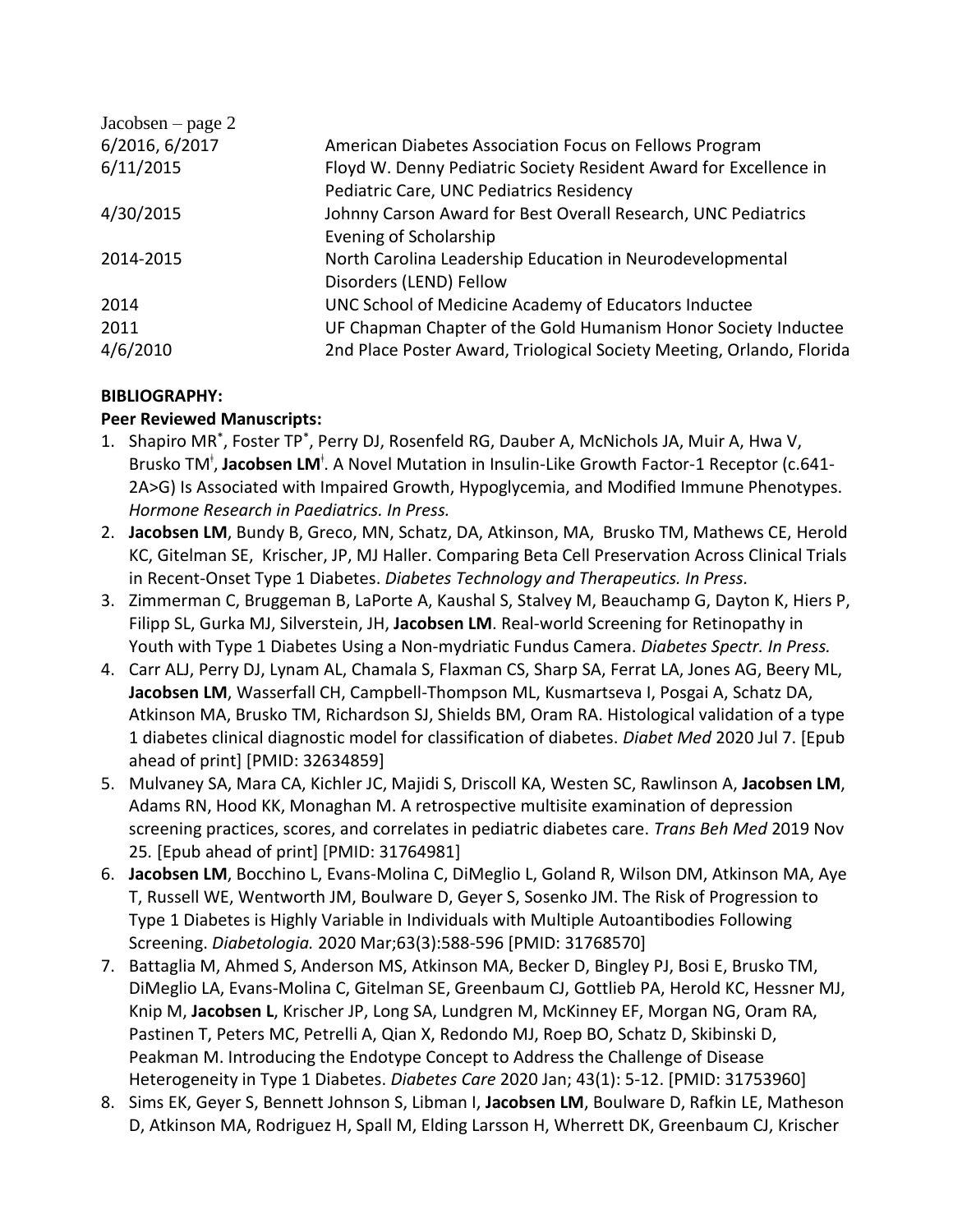Jacobsen – page 3

J, DiMeglio LA, and the Type 1 Diabetes TrialNet Study Group. Who is Enrolling? The Path to Monitoring in Type 1 Diabetes TrialNet's Pathway to Prevention. *Diabetes Care*. 2019 Dec;42(12):2228-2236. [PMID: 31558546]

- 9. Beery ML, **Jacobsen LM**, Atkinson MA, Butler AE, Campbell-Thompson M. Islet amyloidosis in a child with type 1 diabetes. *Islets*. 2019;11(2):44-49. [PMID: 31084520]
- 10. **Jacobsen LM**, Elding Larsson H, Tamura RN, Vehik K, Clasen J, Sosenko J, Hagopian WA, She J-X, Steck AK, Rewers M, Simell O, Toppari J, Veijola R, Ziegler AG, Krischer JP, Akolkar B, Haller MJ, TEDDY Study Group. Predicting Progression to Type 1 Diabetes from Ages 3 to 6 in Islet Autoantibody Positive TEDDY Children. *Pediatr Diabetes*. 2019 May;20(3):263-270. [PMID: 30628751]
- 11. Jacobsen LM<sup>\*</sup>, Newby BN<sup>\*</sup>, Perry DJ, Posgai AL, Haller MJ, Brusko TM. Immune Mechanisms and Pathways Targeted in Type 1 Diabetes. *Curr Diab Rep*. 2018 Aug 30;18(10):90. [PMID: 30168021]
- 12. **Jacobsen LM**, Haller MJ, Schatz DA. Understanding Pre-Type 1 Diabetes: The Key to Prevention. *Frontiers in Endocrinology* 2018 Front. Endocrinol. 2018 Mar 6;9:70. [PMID: 29559955]
- 13. **Jacobsen LM**, Anhalt H, Haller MJ. Presymptomatic Screening for Autoimmune β-Cell Disorder (ABCD): Baby Steps Towards Prevention? *Pediatric Diabetes*. 2018 Feb;19(1):11-13. [PMID: 29368416]
- 14. Sanyoura M\* , **Jacobsen L**\* , Carmody D, del Gaudio D, Alkorta-Aranburu G, Arndt K, Hu YY, Kobiernicki F, Kusmartseva I, Atkinson MA, Philipson LH, Schatz D, Campbell-Thompson M<sup>#</sup>, Greeley SAW# . Pancreatic Histopathology of Human Monogenic Diabetes Due to Causal Variants in KCNJ11, HNF1A, GATA6, and LMNA. *J Clin Endocrinol Metab*. 2018 Jan 1;103(1):35- 45. [PMID: 28938416]
- 15. **Jacobsen LM**, Posgai A, Seay HR, Haller MJ, Brusko TM. T Cell Receptor Profiling in Type 1 Diabetes. *Curr Diab Rep.* 2017 Oct 11;17(11):118. [PMID: 29022222]
- 16. **Jacobsen LM**, Haller MJ, Parish A, Gurka MJ, Levine SR, Wasserfall C, Campbell-Thompson M, Kaddis J, Pugliese A, Atkinson MA, Schatz DA. High Illicit Drug Abuse and Suicide in Type 1 Diabetes Organ Donors. *Diabetes Care* 2017 Sep;40(9):e122-e123. [PMID: 28679687]
- 17. Katsarou A, Gudbjörnsdottir S, Rawshani A, Dabelea D, Bonifacio E, Anderson BJ, **Jacobsen LM**, Schatz DA, Lernmark A. Type 1 diabetes mellitus. *Nat. Rev. Dis. Primers.* 2017 Mar 30; 3:17016. [PMID: 28358037]
- 18. Winter WE, **Jacobsen L**, Pittman D. Insulin, Insulin Antibodies and Insulin Autoantibodies. *Medical Laboratory Observer*. Online Jan 23, 2017. April Edition.
- 19. Albanese-O'Neill A, Wu M, Miller KM, **Jacobsen L**, Haller MJ, Schatz D for the T1D Exchange Clinic Network. Poor adherence to ketone testing in patients with type 1 diabetes. *Diabetes Care* 2017 Apr;40(4):e38-e39. [PMID: 28100607]
- 20. **Jacobsen L**, Posgai A, Campbell-Thompson M, Schatz D. Diagnostic Dilemma: Clinical and Histological Abnormalities in a Hispanic Patient with Diabetes. *Diabetes Care* 2016 Sept; 39:1650-2. [PMID: 27555624]
- 21. **Jacobsen L**, Atkinson M, Campbell-Thompson M, Schatz D. Presumptive Type 1 Diabetes With Comorbidities and Rapid Progression Despite Numerous Insulin-Positive Islets. *Diabetes Care*  2016 Jul; 39(7): 1292-1294. [PMID: 27330131]
- 22. **Jacobsen L,** Schatz D. Current and Future Efforts Toward the Prevention of Type 1 Diabetes. *Pediatric Diabetes.* 2016 Jul; 17 Suppl 22:78-86. [PMID: 27411441]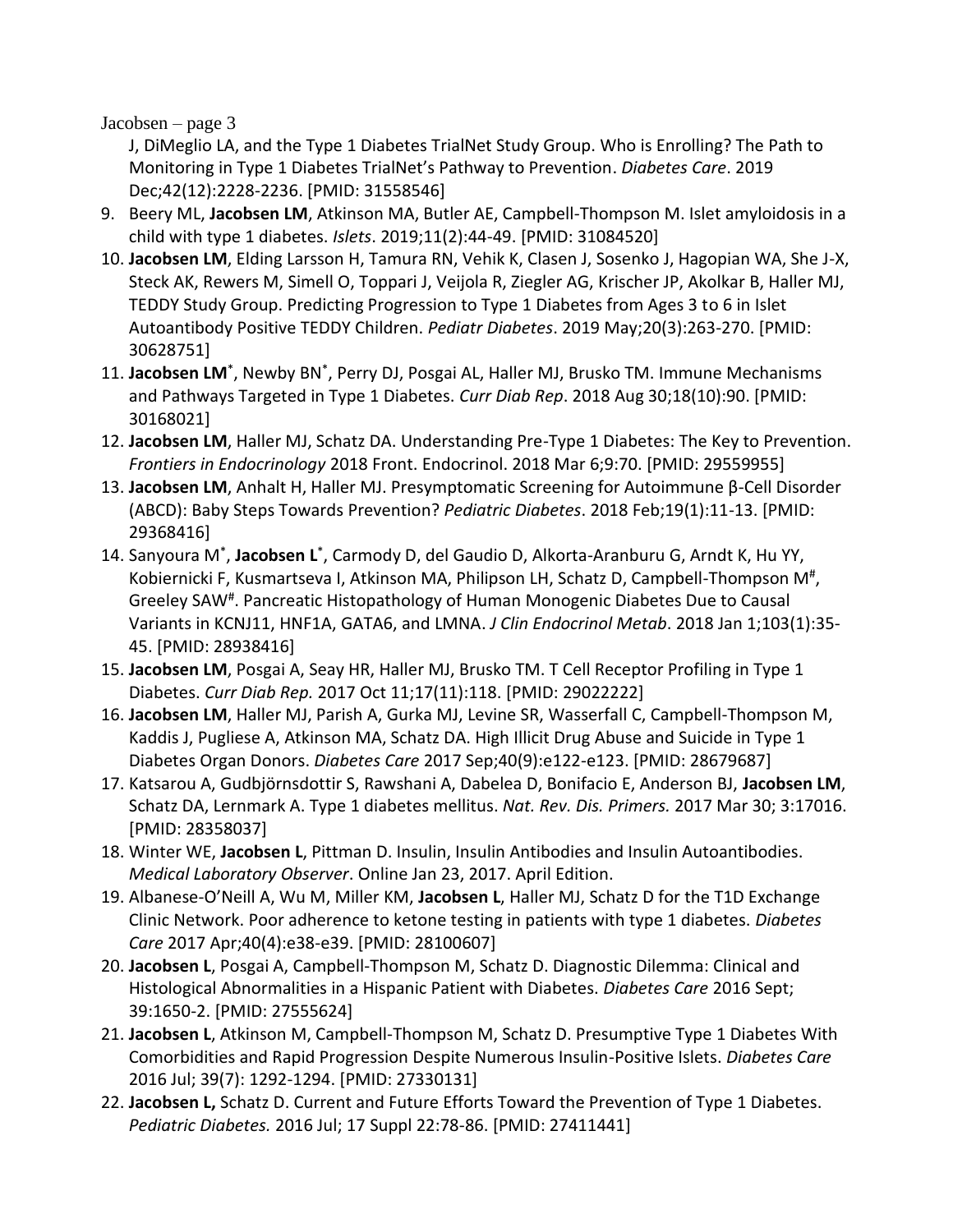Jacobsen – page 4

- 23. **Jacobsen L**, Riley K, Lee B, Bradford K, Jhaveri R. Tablet/Capsule Size Variation Among the Most Commonly Prescribed Medications for Children in the USA: Retrospective review and firsthand pharmacy audit. *Pediatric Drugs.* 2016 Feb;18(1):65-73. [PMID: 26801779]
- 24. **Jacobsen L,** Patel A, Fox M, Miller S, Bradford K, Jhaveri R. A Pilot Study of the Pediatric Oral Medications Screener (POMS). *Hospital Pediatrics*. 2015 Nov;5(11):586-90. [PMID: 26526805]
- 25. Patel A, **Jacobsen L**, Jhaveri R, Bradford K. Effectiveness of Pediatric Pill Swallowing Interventions: A Systematic Review. *Pediatrics.* 2015 May;135(5):883-889. [PMID: 25896843]
- 26. **Jacobsen L**, Zimmerman S, Lohr J. Nail findings in hand-foot-and-mouth disease: a case report. *Pediatric Infectious Disease Journal.* 2015 Apr;34(4):449-50. [PMID: 25764101]
- 27. **Jacobsen L**, Antonelli P. Errors in the Diagnosis and Management of Necrotizing Otitis Externa. *Otolaryngology–Head and Neck Surgery.* 2010;143,506-509. [PMID: 20869559]

## **Book Chapters & Symposia Proceedings:**

- 1. Jacobsen LM. Response to Low-Dose Anti-Thymocyte Globulin in Stage 3 Type 1 Diabetes. Invited symposium speaker, American Diabetes Association annual meeting, Virtual Meeting, June 2020.
- 2. Jacobsen LM. Immune Outcomes for TN19 Clinical Trial. Invited speaker, Type 1 Diabetes TrialNet Steering Committee Meeting, Virtual Meeting, March 2020.
- 3. Jacobsen LM. Wide Range of Type 1 Diabetes Risk in Multiple Autoantibody Positive Relatives According to Autoantibody and Metabolic Patterns. Type 1 Diabetes TrialNet national webinar. December 4, 2019.
- 4. Jacobsen LM. Care of Adults & Children with Type 1 Diabetes. Invited Speaker, National Academy of Sciences Social Security Administration Standing Committee, Washington D.C., November 2019.
- 5. **Jacobsen LM**, Bazydlo LAL, Harris NS, Winter WE: Challenges in endocrinology testing. In: Dasgupta A, Sepulveda JL (eds): *Accurate Results in the Clinical Laboratory: A Guide to Error Detection and Correction*. Second Ed. Amsterdam, Oxford, and Cambridge: Elsevier Inc, 165- 189, 2019.
- 6. Jacobsen LM. Recent Efforts to Alter the Progression of Type 1 Diabetes and Improve the Lives of Patients: the UF Experience. Invited Speaker, Southern Pediatric Endocrine Society, Orlando, FL, February 2019; Invited Speaker, University of Florida at Orlando Health Pediatric Grand Rounds, Orlando, FL, September 2019.
- 7. Jacobsen LM. Efforts to Alter the Progression of T1D. Invited speaker, JDRF Type 1 Nation Summit - Central Florida 2018, Orlando, FL, August 2018.
- 8. Jacobsen LM. Closed Loop Systems. Invited speaker, Type 1 Diabetes TrialNet Steering Committee Meeting, Reston, VA, March 2018.
- 9. Jacobsen L, Atkinson M. Venue for Highlighting Unique nPOD Cases: Clinical Images in Diabetes. Network for Pancreatic Organ Donors with Diabetes (nPOD) national webinar. July 26, 2016.
- 10. Jacobsen L, Patel A, Bradford K, and Jhaveri R. Birth of the UNC Pediatric Oral Medications Screener (POMS). Invited speaker, University of North Carolina Pediatric Grand Rounds, Chapel Hill NC, January 8, 2015.

#### **Abstract Presentations:**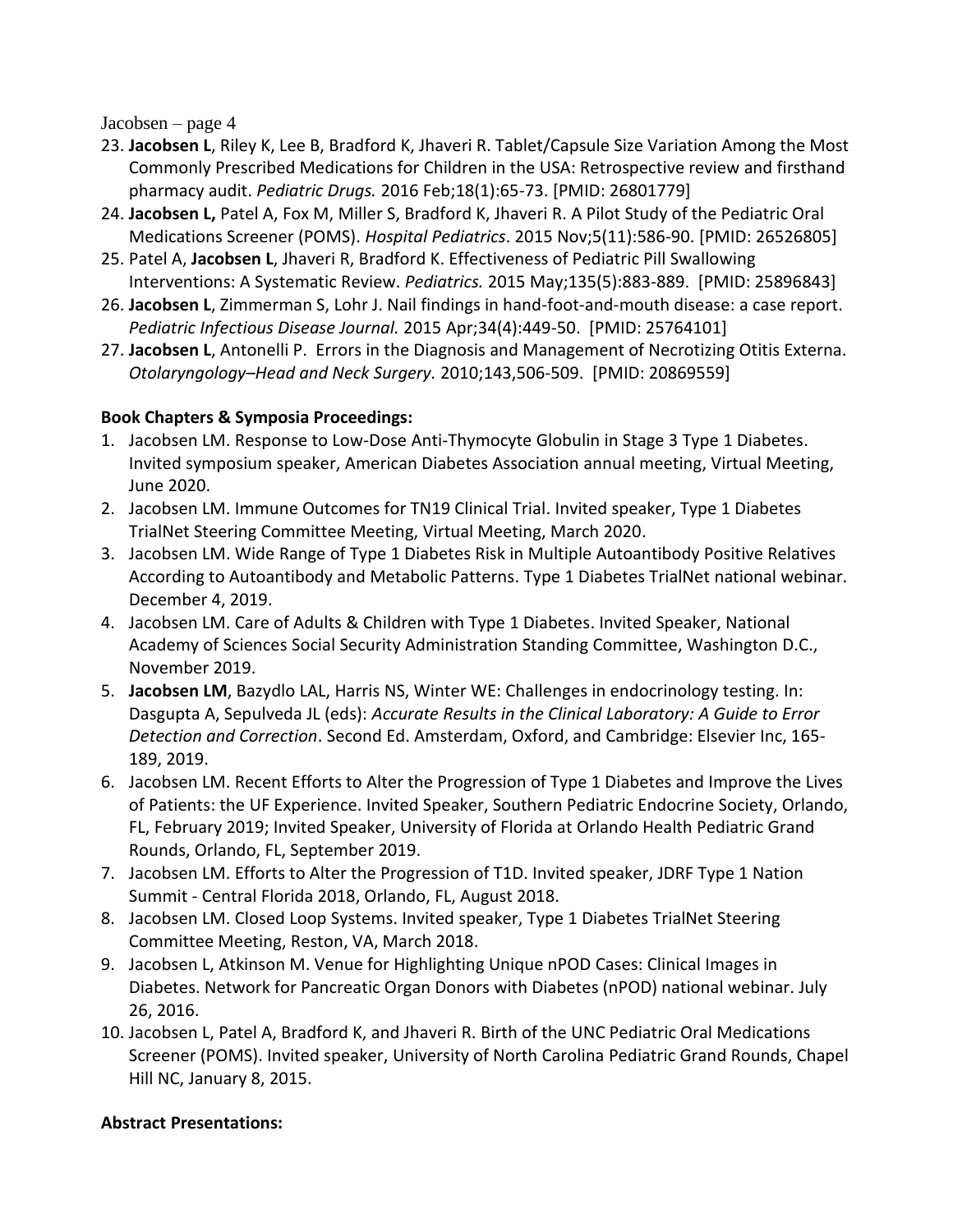#### Jacobsen – page 5 **International/National Presentations**

Jacobsen LM, Miller B, Marks J, Smith M, Aponick A, Albanese-O'Neill A. Effective Technology Training is a Key Component to Continued Use of Medtronic 670G. Oral presentation at Advanced Technologies and Therapeutics in Diabetes annual meeting, Madrid, Spain, February 2020.

Jacobsen LM, Bundy BN, Greco MN, Schatz DA, Atkinson MA, Brusko TM, Mathews CE, Herold KC, Gitelman SE, Krischer JP, Haller MJ. Efficacy of New-Onset Type 1 Diabetes (T1D) Intervention Trials: Variation in 1-Year Outcomes. Oral presentation at American Diabetes Association annual meeting, San Francisco, CA, June 2019.

Jacobsen L, Clements M, Nathan B, Redondo M, Schatz D, Sosenko J. Comparisons of Combined Glucose & C-peptide Intermediate Endpoints for Identifying Individuals at Very High Risk for Type 1 Diabetes. Poster presentation at American Diabetes Association annual meeting, San Francisco, CA, June 2019.

Jacobsen LM, Clements M, Ismail H, Schatz D, Bocchino L, Geyer S, Sosenko J. Index60 Threshold Is Superior to HbA1c for Identifying Individuals at High Risk for Type 1 Diabetes. Poster presentation at American Diabetes Association annual meeting, Orlando, FL, June 2018.

Jacobsen LM, Campbell-Thompson M, Atkinson MA, Schatz DA. Characterizing Single Autoantibody Positive Non-diabetic Organ Donors in nPOD. Poster presentation at Human Islet Research Network (HIRN) annual meeting, Washington D.C., May 2018.

Jacobsen L, Evans-Molina C, DiMeglio L, Goland R, Wilson D, Atkinson M, Aye T, Russell W, Wentworth J, Geyer S, Bocchino L, Boulware D, Sosenko L. The Risk of Progression to Type 1 Diabetes in Individuals of Diverse Ages with Multiple Autoantibodies. Oral presentation at American Diabetes Association annual meeting, San Diego, CA, June 2017 and Pediatric Endocrine Society International Meeting, Washington D.C., September 2017.

Jacobsen L, Filipp S, Gurka M, Haller M, Wasserfall C, Atkinson M, Campbell-Thompson M, Schatz D. Islet Autoantibodies Are Associated with Insulitis but Not Beta Cell Loss in Type 1 Diabetes. Oral presentations at Human Islet Research Network (HIRN) annual meeting, Bethesda, MD, March 2017 and American Diabetes Association annual meeting, San Diego, CA, June 2017.

Jacobsen L, Haller M, Kaddis J, Gurka M, Wasserfall C, Levine SR, Campbell-Thompson M, Pugliese A, Atkinson M, Schatz D. Cause of Death in the First 100 Type 1 Diabetes nPOD Subjects: Psychosocial Implications. Poster presentation at JDRF nPOD Annual Scientific Meeting, Miami FL, February 2016 and at American Diabetes Association Annual Meeting, New Orleans LA, June 2016. Oral presentation at University of Florida Pediatric Science Day, Gainesville FL, June 2016.

Jacobsen L, Riley K, Lee B, Bradford K and Jhaveri R. Pill Size Variation Among the Most Commonly Prescribed Medications for Children. Poster presentation at Pediatric Academic Societies Annual Meeting, San Diego CA and UNC Evening of Scholarship, Chapel Hill NC, April 2015.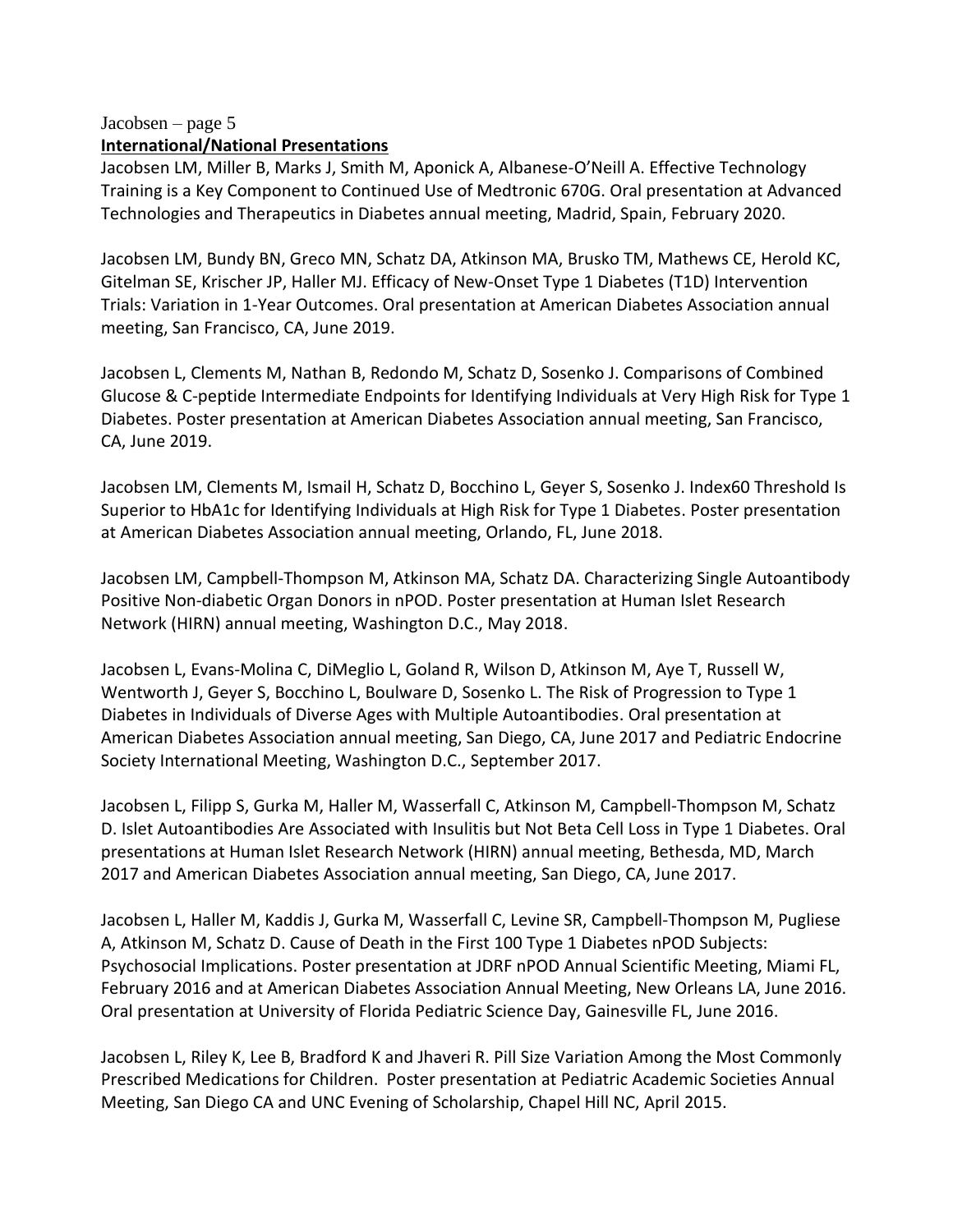#### Jacobsen – page 6 **Regional Presentations**

Jacobsen L, Roush J, Young T, Fort M, Watts K, and Taylor M. Newborn hearing screening in North Carolina: Factors that impact the time interval from screening to diagnosis. Poster presentation at Early Hearing Detection & Intervention (EHDI) Annual Meeting, Jacksonville FL, April 2014 and at North Carolina Pediatric Society Annual Meeting, Myrtle Beach SC, Sept 2014.

Jacobsen L, Antonelli P. Errors in the Diagnosis and Management of Necrotizing Otitis Externa. Poster presentation at Triological Society Combined Section Meeting, Orlando FL, February 2010 and at Medical Student Research Day at the University of Florida, Gainesville FL, March 2010.

#### **Local Presentations**

Fellowship Research Conference "Risk of Developing Type 1 Diabetes in a Large Cohort of At-Risk Subjects" University of Florida, Gainesville FL, October 11, 2017 and "Novel Biomarkers of Endocrine and Exocrine Cell Death and Function in Type 1 Diabetes" University of Florida, Gainesville FL, March 15, 2017.

Jacobsen L, Patel A, Fox M, Miller S, Bradford K, and Jhaveri R. A Pilot Study of the Pediatric Oral Medications Screener (POMS): Potential Benefit of Universal Screening Compared to Parental Report. Poster presentation at UNC Evening of Scholarship, Chapel Hill NC, April 2015.

Jacobsen L, Patel A, Fox M, Miller S, Bradford K, and Jhaveri R. Development and Validation of the UNC Pediatric Oral Medication Screener (UNC POMS). Poster presentation at UNC Evening of Scholarship, Chapel Hill NC, May 2014.

# **PROFESSIONAL SERVICE:**

| <b>TrialNet Publications Committee Member</b>           | 2020-present |
|---------------------------------------------------------|--------------|
| Florida Diabetes Camp Board Member                      | 2019-2022    |
| <b>Grant Reviewer JDRF FY19 Prevention Trials SRAs</b>  | 2019         |
| Type 1 Diabetes TrialNet Eligibility Committee Member   | 2018-2020    |
| <b>TEDDY Clinical Implementation Committee Member</b>   | 2017-present |
| Interviewer for Pediatric Residency Selection Committee | 2017-2018    |
| <b>Medical Student Endocrinology Section Lecturer</b>   | 2016-present |
| Ad hoc reviewer for:                                    |              |
| <b>Diabetes</b>                                         | 2018-present |
| <b>Translational Research</b>                           | 2018-present |
| Diabetes Care, Diabetologia, Pediatric Diabetes         | 2015-present |
| Journal of Clinical Endocrinology and Metabolism        | 2015-present |
| Diabetes Technology and Therapeutics                    | 2015-present |

#### **PROFESSIONAL ORGANIZATIONS:**

| 2019-present | <b>Endocrine Society</b>                                    |
|--------------|-------------------------------------------------------------|
| 2016-present | International Society for Pediatric and Adolescent Diabetes |
| 2016-present | <b>American Diabetes Association</b>                        |
| 2015-present | Lawson Wilkins Pediatric Endocrine Society                  |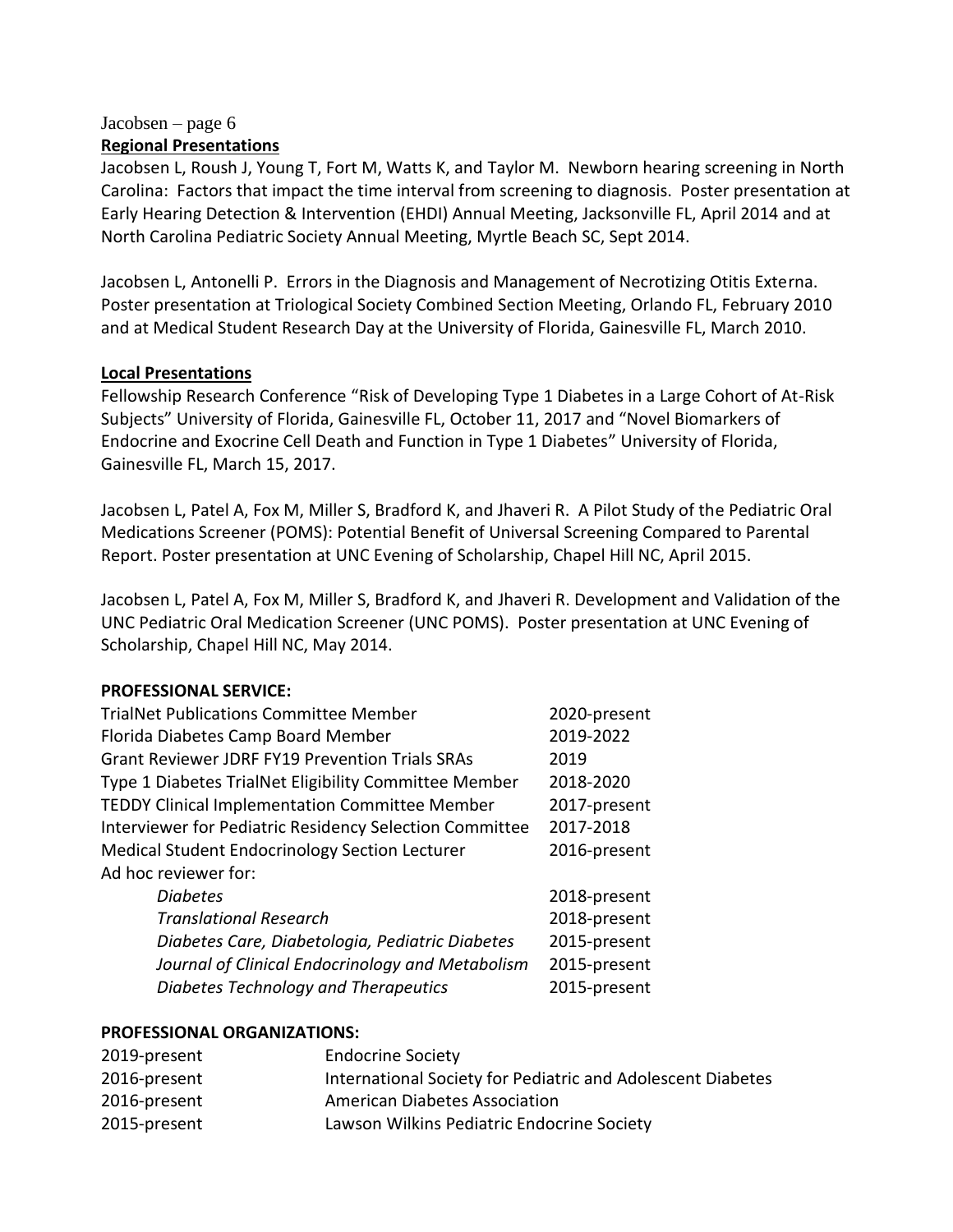| Jacobsen $-$ page $7$<br>2012-present                       | American Academy of Pediatrics |                                                                                               |                                                                                                     |  |  |
|-------------------------------------------------------------|--------------------------------|-----------------------------------------------------------------------------------------------|-----------------------------------------------------------------------------------------------------|--|--|
| <b>GRANTS:</b>                                              |                                |                                                                                               |                                                                                                     |  |  |
| <b>Ongoing Research Support:</b>                            |                                |                                                                                               |                                                                                                     |  |  |
| 2019PG-T1D011                                               |                                | Brusko (PI)                                                                                   | $10/2018 - 9/2021$                                                                                  |  |  |
| <b>Helmsley Charitable Trust</b>                            |                                |                                                                                               |                                                                                                     |  |  |
|                                                             |                                |                                                                                               | The main goals of this project are to identify potential biomarkers of response to immune therapy   |  |  |
|                                                             |                                |                                                                                               | in subjects with type 1 diabetes using bulk RNA sequencing, single cell RNA sequencing, T cell      |  |  |
|                                                             |                                | receptor (TCR) sequencing, and genetic, methylation and cytokine analysis.                    |                                                                                                     |  |  |
| Role: Sub-investigator                                      |                                |                                                                                               |                                                                                                     |  |  |
| Loan Repayment Program (LRP)                                |                                | Jacobsen (PI)                                                                                 | $7/2019 - 6/2021$                                                                                   |  |  |
| NIH/NIDDK LRP Pediatric Program                             |                                |                                                                                               |                                                                                                     |  |  |
|                                                             |                                |                                                                                               | Characterization of T cell autoreactivity in type 1 diabetes through TCR and single cell sequencing |  |  |
|                                                             |                                |                                                                                               | in subjects with T1D compared to controls. The main goal of this award is support for federal       |  |  |
| student loans for clinicians in the research field.         |                                |                                                                                               |                                                                                                     |  |  |
| P0129800                                                    |                                | Brusko (PI)                                                                                   | $6/2019 - 2/2021$                                                                                   |  |  |
| NIH/NIDDK R01 Supplement Grant Program                      |                                |                                                                                               |                                                                                                     |  |  |
| The CD226/TIGIT Costimulatory Axis in Type 1 Diabetes.      |                                |                                                                                               |                                                                                                     |  |  |
|                                                             |                                |                                                                                               | Study of immune phenotypes via T cell receptor sequencing and single cell sequencing in T1D and     |  |  |
| Control subjects with variability at the CD226 risk loci.   |                                |                                                                                               |                                                                                                     |  |  |
| Role: Sub-investigator                                      |                                |                                                                                               |                                                                                                     |  |  |
| Multicenter UO-1DK085461-06                                 |                                | Haller (PI)                                                                                   | $6/2019 - 5/2024$                                                                                   |  |  |
| NIH/NIDDK                                                   |                                |                                                                                               |                                                                                                     |  |  |
|                                                             |                                | Type 1 Diabetes TrialNet University of Florida Clinical Center and Network                    |                                                                                                     |  |  |
|                                                             |                                | The goal of TrialNet is to test safe and potentially effective interventions aimed at disease | prevention in at-risk subjects and halting of disease progression in T1D subjects after diagnosis.  |  |  |
| Role: Sub-investigator                                      |                                |                                                                                               |                                                                                                     |  |  |
| R01DK121295                                                 |                                | Driscoll (PI)                                                                                 | 4/2019-3/2023                                                                                       |  |  |
| NIH/NIDDK                                                   |                                |                                                                                               |                                                                                                     |  |  |
| Diabetes Journey: From systematic screening to intervention |                                |                                                                                               |                                                                                                     |  |  |
|                                                             |                                |                                                                                               | The purpose of this study is to assess barriers to T1D adherence in adolescents with T1D and to     |  |  |
|                                                             |                                |                                                                                               | provide an internet-based intervention to improve problem-solving and targeted barriers to          |  |  |
| improve adherence and glycemic control.                     |                                |                                                                                               |                                                                                                     |  |  |
| Role: Sub-investigator                                      |                                |                                                                                               |                                                                                                     |  |  |
| R01DK118514                                                 |                                | Patton (PI)                                                                                   | $6/2019 - 5/2023$                                                                                   |  |  |
| NIH/NIDDK                                                   |                                |                                                                                               |                                                                                                     |  |  |
|                                                             |                                |                                                                                               | Home Video-Based Telemedicine to Reduce Hypoglycemia Fear in parents of Young Children              |  |  |
|                                                             |                                |                                                                                               | Major goals include comparison of video telemedicine-based intervention to a relevant attention     |  |  |
|                                                             |                                |                                                                                               | control intervention to reduce parental fear of hypoglycemia. Compare children's glycemic control   |  |  |